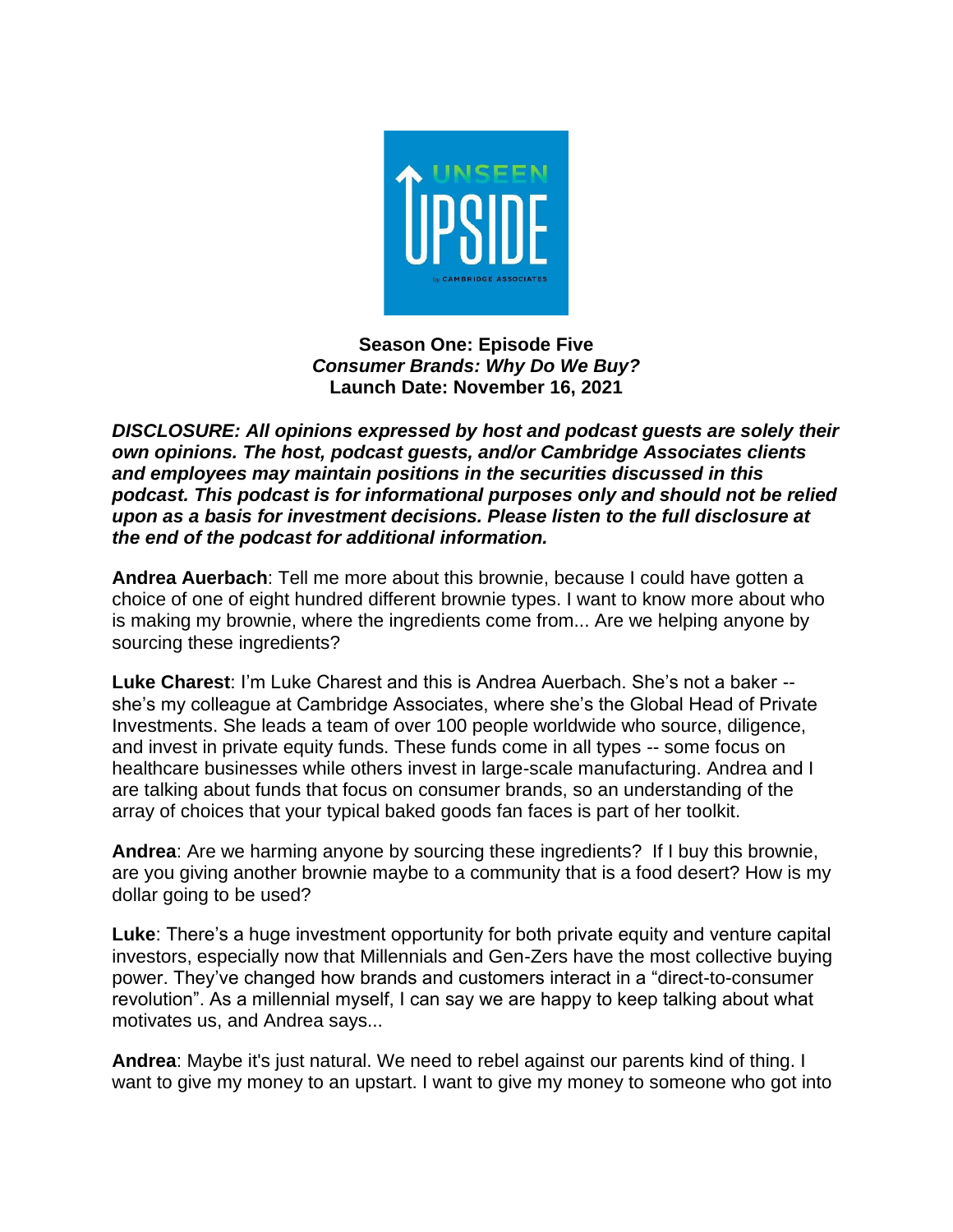this this exact business for a reason, a compelling reason, and is doing good things with what I'm giving to this company as well.

**Luke**: Ubiquitous internet access, smart phones, and social media have made it easy for younger consumers to learn about brands that align with their values and share their favorites. All this info is available to investors, too.

**Andrea**: In this current era, there's so much more you can tap into on the social media front to converge with the traditional data to tell you if this thing's about to take off. So I actually think it's a pretty exciting time to be an investor today.

Luke: It's an exciting time -- but it can be a risky one, too. Because in order to be a successful investor in consumer brands, you have to be able to know what reviews are authentic, and what products have a real following. How do you decipher between a fad and a lasting brand?

[THEME MUSIC]

[Scene Change]

**Luke**: This is *Unseen Upside* from Cambridge Associates -- it's investments beyond the returns. This season we're meeting the people who take risks on the technology that will change the way we live -- and hear why they're doing it.

**Wayne Wu**: So building a consumer brand, we talk about this with entrepreneurs all the time. It's not a linear path, you know. If it were that easy, then everybody would do it.

**Luke:** This is Wayne Wu, a General Partner at VMG Partners; they describe themselves as "entrepreneur-first private equity investors, forging deep partnerships that transform visionary ideas into iconic brands for everyone." VMG stands for Velocity Made Good, a nautical term referring to how sailing in a straight line isn't the best way to win a race. You have to find the right wind.

**Wayne:** …and I think it really reflects how we partner with entrepreneurs and companies to be able to efficiently get from point A to B, which is, you know, to build iconic brands and great business models together.

**Luke:** And building a consumer brand is a lot different than say, healthcare or other businesses that private equity firms invest in today. I asked Wayne's colleague Robin Tsai -- a fellow General Partner -- how VMG helps founders.

**Robin Tsai**: What we've always preached to our team is this idea of having an ecosystem approach to investing, and it's also an ecosystem approach to helping our businesses as well. I think this is more a product of the fact that we are hyper focused. I think the promise that we make and I think this is something that we're known for, we're not a light touch fund. That's really not our M.O.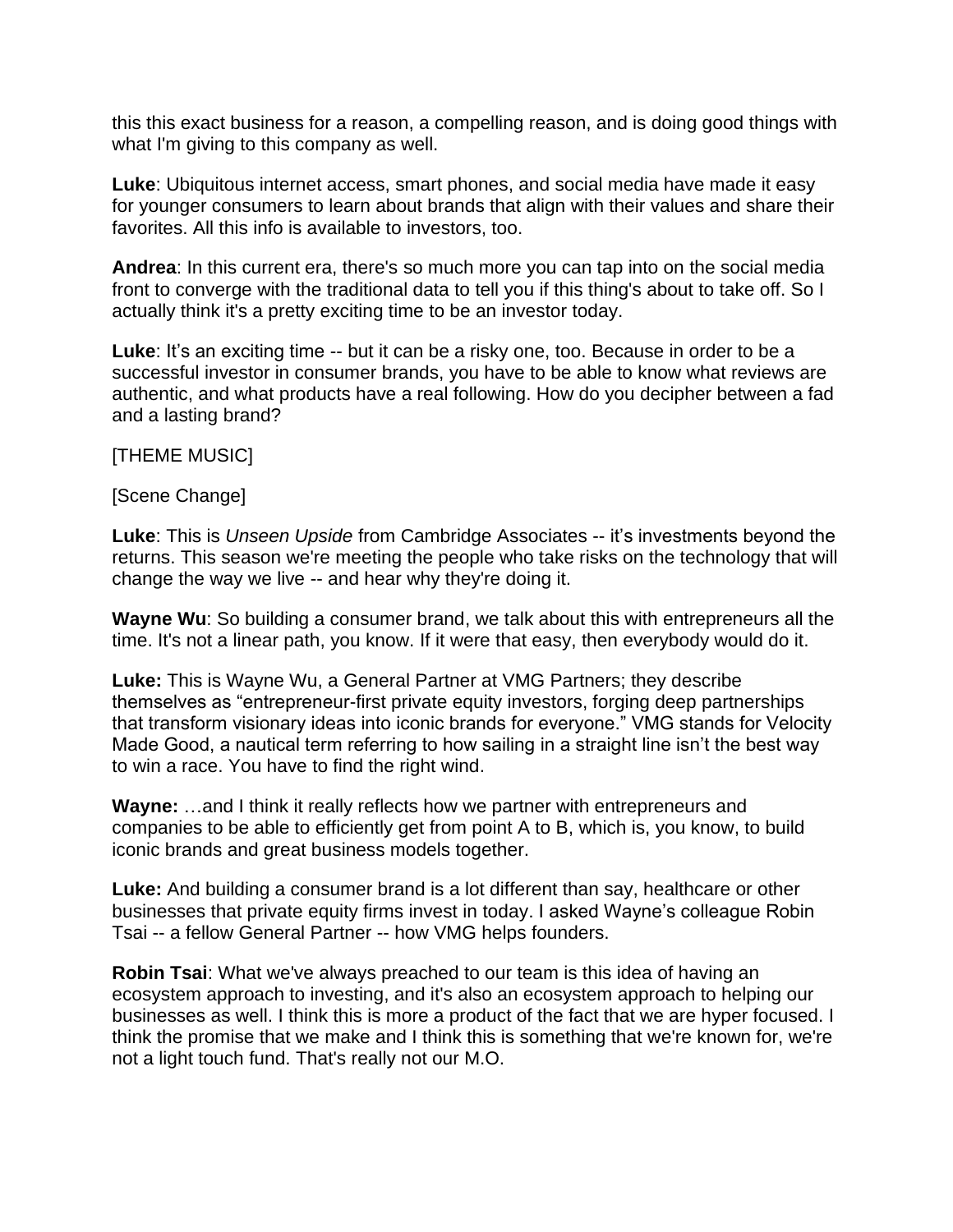**Luke:** One of the ways they've been able to build their ecosystem approach is that they can be a valued partner to founders regardless of stage or scale via their two funds: their flagship Growth Fund and a newer fund called Catalyst.

**Robin**: And at this point, within the Growth Fund, our area of focus really is in food and beverage, beauty and personal care, the wellness space, the pet space, alcohol and spirits. From a stage-of-investment perspective, we are agnostic. And the reason why is because we've got such a fine-tuned filter already on those specific verticals. So we're happy to actually play up and down the lifecycle of those businesses. About two years ago or so, we actually also created another fund called the VMG Catalyst, and that is much more of a venture fund. It's primarily on commerce enablement, so much more the technology that drives a lot of the consumerism, as well as just the businesses that we're actually working with directly on the Growth Fund.

**Luke:** From your vantage point, what are some of the biggest changes you're seeing in terms of what's called consumer preferences and what are they seeking in brands and how has that been changing over, say, the last two, three, five years?

**Wayne:** I mean, it really comes down to how they're discovering brands, you know, how they're interacting with brands. It starts with the level of transparency that didn't exist during our parents' generation. It was very much push based marketing of the big conventional brands. Consumers want more than just a great product. They're not discovering a brand through a TV commercial. They're discovering it through, you know, an influencer on their social media feed. It's really this intersection of consumerism and technology.

**Luke:** Like my colleague Andrea said, Wayne agrees that consumers want to know where their product is coming from and who is making it and why. VMG wants to know those things, too, when choosing a brand to work with. And each brand needs something different. I asked Wayne if there is a recent example of a brand that came to mind. He mentioned Lily's Sweets, which started as a low-sugar chocolate.

**Wayne:** For founder, Cynthia Tice, she started the business herself with two of her kids and a bookkeeper—all remote—started in her basement in Pennsylvania. You know she just sent an email to me and just said, "Hey, you know, I'm Cynthia Tice, I'm the founder of this brand." Of course, we were aware of the brand. "And so, I basically decided that I want you to be my partner for the brand." And she'd done her research and decided it was going to be us.

**Luke:** For Lily's, VMG helped Cynthia bring on employees to handle their explosive growth.

**Wayne:** We helped build a team and company in Boulder, Colorado. We brought on Jane Miller, who was on the board with us at Justin's, which is a nut butter based business founded by Justin Gold and Hormel acquired that business a few years ago as well. So, through that core, helped build an entire team around them in in 30 days.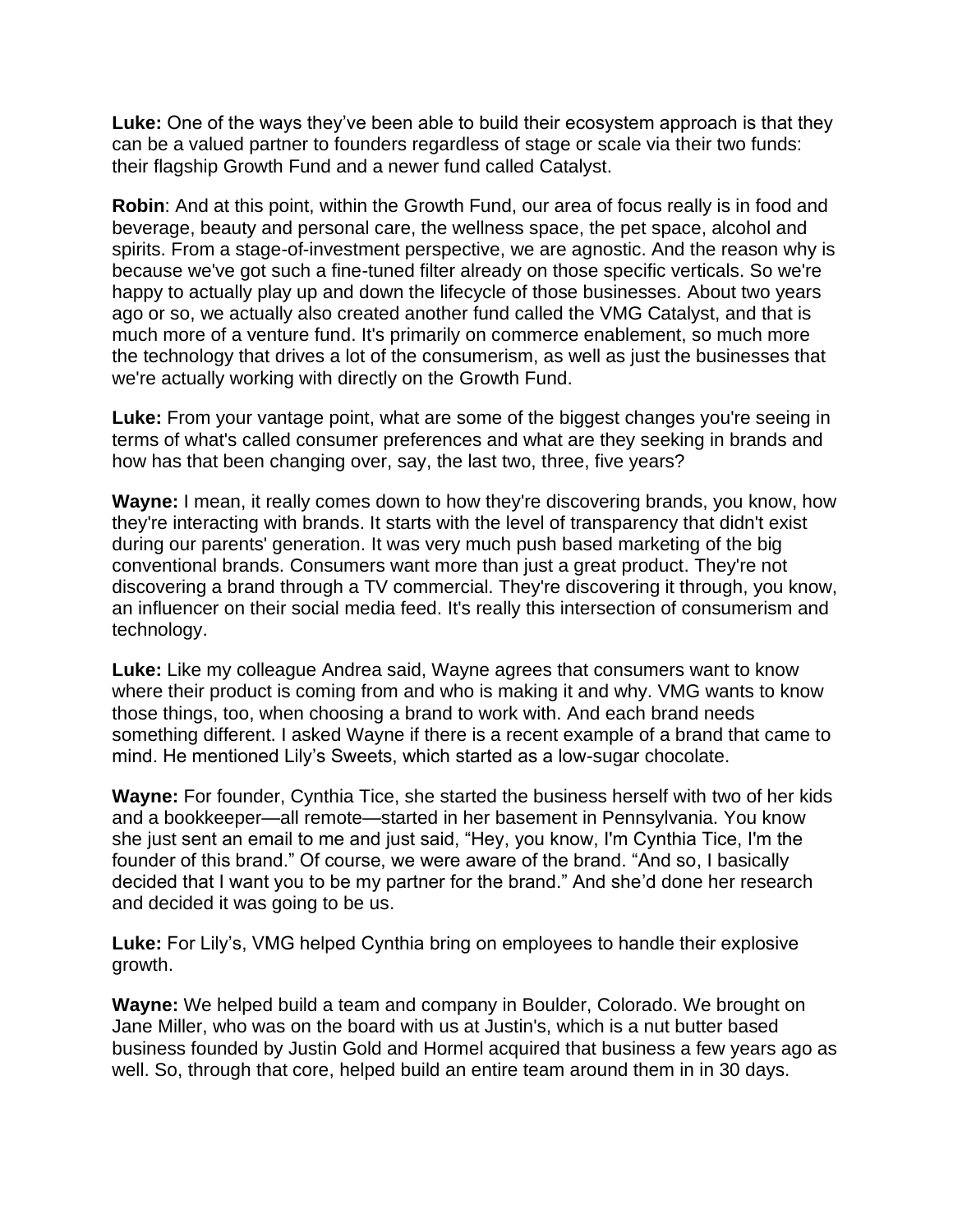**Luke**: And with a bigger team to handle the increasing workload, VMG could start helping with distribution and securing retail relationships. In this case, they helped Lily's expand beyond Whole Foods and other natural-channel type-business, and into key accounts like Target and Walmart. And they helped Lily's repackage and think beyond chocolate bars.

Lily's now produces gummy bears, sour worms, chocolate covered nuts, caramels… and as much as I'd like to keep talking about sweets, Lily's is a great example of how in today's world, a small brand that gains traction with customers can quickly compete against the biggest incumbents. In this case, Lily's fast-growing, better-for-you sweets caught the eye of The Hershey Company, which bought Lily's in the summer of 2021 for 425 million dollars.

Let's talk big brands vs. small brands. Like is it easier for smaller brands per se to compete against big brands than maybe it was 10 years ago?

**Robin**: That that's been a huge change, and honestly, that's been a boon to our business. This idea that you've got more tools available to you at cheaper and sometimes a costless in order for you to actually get out there and compete with the big boys. I think that in and of itself has really changed the dynamic of the competition. I think the other thing, though, is the smaller brands that are wise to it. They recognize that some of their superpower is the fact that they can just move faster and take bigger chances.

**Luke**: One of the challenges I would imagine you guys face investing in where you invest is knowing the difference between call it a fad or kind of a flash in the pan versus a truly iconic brand.

**Wayne**: I think a lot of investors make a mistake by having their portfolio be an extrapolation of their own personal taste profile, and it's something that we talk about a lot at VMG where, you know, we certainly want to try their products. But, you know, we recognize that we're often an N of one, an N of two, an N of maybe 40 of us at most. And we're a bi-coastal fund you know, in areas that may have certain tastes and preferences and that may not reflect the entire consumer opportunity in the U.S., North America and beyond.

**Luke:** And VMG prides itself on their keen ability to find brands at an inflection point of growth.

**Wayne**: For us, it's something where we feel like it's tangibly proven itself in some way, shape, or form, where there's real consumer demand, retention, and repeat. And from that, we're able to benchmark that through our years of experience and data to look and go, hey, what are some of the proprietary telltale signs for us that we're really on to something here where it can become an iconic brand? Because a lot of times, you know, when we're investing, it's not yet an iconic brand. They're choosing VMG to partner with them to help build an iconic brand and great business model.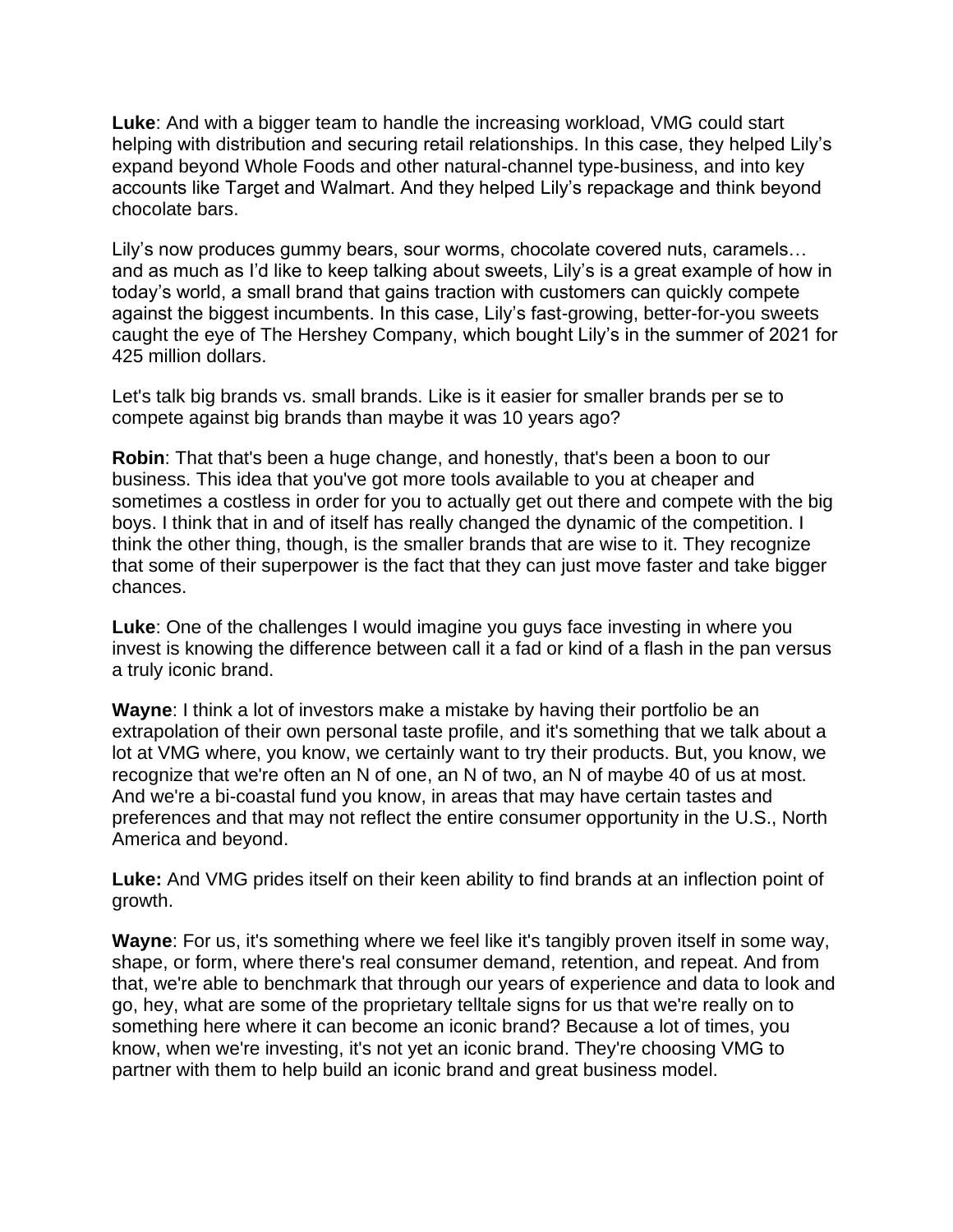**Luke:** Before I let Wayne and Robin go, since we're talking so much about generational differences in this episode, I wanted to ask them both if anybody in their families had an influence on their career choices.

**Wayne**: I grew up with immigrant parents. You know, my parents have known each other since they were kids. I am the great grandson of an illiterate opium rice peasant farmer in China. And my dad was the first in either side of his family to graduate from college. And so the reason why I'm even in the United States was my dad was the first to go to college. He went to college in the UK and he started his career there and saw a newspaper ad for a job in Houston, Texas. And next thing you know, my mom and dad were moving to Houston, Texas, and that's where I was born. And growing up watching my father, who didn't take anything for granted—I'm very proud of my father in that he's actually going to retire at the end of this year. He's been with the same company for over forty-two years. So what I learned from my father is loyalty because he stuck with the same company for 42 years—hard work and perseverance and tenacity.

**Robin**: You know, my parents came to the US, didn't really know anybody. My dad, who unsuccessfully tried to actually start a franchise Baskin Robbins, which in retrospect would have been awesome for me as a kid. But it was unsuccessful, so didn't actually get that. And so, you know, I think the lessons learned there were much less to do with content. It was much more to do with how you want to carry yourself and sort of the mental perspective that you want to have about opportunity. My dad's not overly verbose, but something that he did say that continues to stick with me is just whatever you do. It doesn't matter what you do. If you are the best at it, there's always going to be a market for it.

**Luke**: And the work that Robin and Wayne do now, and that their founders and their teams do, aims to be the best -- at making a difference and doing good.

**Wayne**: We want to be the most supportive in the ecosystem. And I wake up each morning with the lens of thinking, like, who can we go help today? Who can we go help from an entrepreneur standpoint? How can we help support retailers? I'm just lucky enough to be able to have the opportunity to meet these folks and try to help them in any small way we can. Maybe some more, some less to help drive that consumerism forward where consumers are improving what they put in and on their bodies.

**Luke**: Also helping consumers transform how they choose brands and cut through the noise, is Jenny Gyllander. She's the founder and CEO of ThingTesting. We caught up in person in New York.

**Jenny Gyllander**: So I'm half Swedish, half Finnish. I grew up in Helsinki. Always thought I was going to work in the world of fashion and brands, but sort of stumbled into the whole world of startups through a startup event that was blowing up on our university campus.

**Luke**: Years later, Jenny found her niche in reviewing the expanding market of direct-toconsumer brands.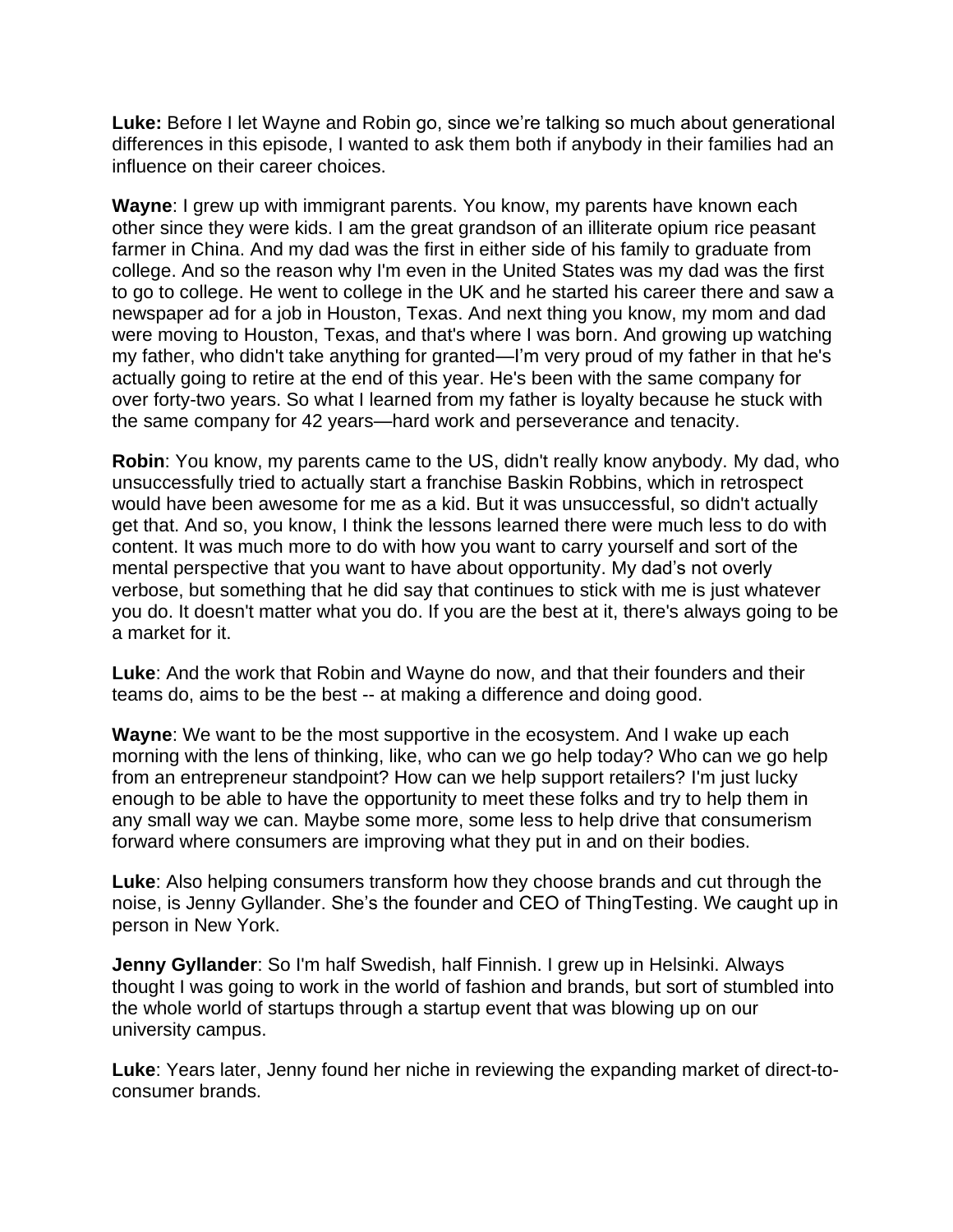**Jenny**: So in January 2020, it was still me and my Instagram account and a lot of really excited and passionate consumers on Instagram. Today we're a team of nine. Half of the team is based in Europe. Our engineers are still back in my home country and the rest of the team is based in New York.

**Luke**: ThingTesting is now a fast-growing company that creates unbiased and unpaid reviews on new direct-to-consumer brands. Jenny likes to describe it as a millennial version of *Consumer Reports*.

So I guess my biggest question as we kind of dive in here is there are so many brands out there today. How do you choose what to engage with, what qualities or indicators or how do you decide what brands or products you're going to bring through the testing process and platform?

**Jenny:** Yeah, so something that I think the direct consumer sort of space is doing very differently towards the more maybe Amazon space, if you will, which is more, I guess, functional in its decision making process for consumers is the sort of, you know, values, esthetics, the sort of a full experience around a brand that it comes with when it's often direct to consumer and a story that it can tell in those channels. So I often look for something, you know, new or different when it comes to that. Be that an interesting sort of new type of packaging, a new type of innovation, new type of narrative and story and brand that they're telling a new value or something they want to sort of bring to the table with this product. So a lot of it is very innovation based.

**Luke**: When Jenny was doing all the reviews by herself on Instagram, she noted something interesting about her audience.

**Jenny:** And so I felt sort of an exhaustion from a consumer point of view of like, do we really need all of these things? And so it was funny. The most popular post in those early Instagram days was a total blank review where I said, I'm not reviewing anything today. So I think that says something about how much people want that fresh take on, like questioning what do we actually need and how strong, at least in our audience, looking for brands that are thinking critically, not only about themselves, but the sort of consumerism in general.

**Luke**: For years social media has been inundated with paid reviews without any gatekeeping. Jenny is trying to establish curated discovery and *trusted* reviews.

**Jenny**: So, of all the two thousand brands in our directory, you can't pay your way in there. And that is really, really important to me, because ultimately, when we look at this space, it feels like whenever someone talks about a brand, it feels like there is some level of bias in it and there's some agenda that someone has and we really don't.

**Luke**: Are there any brands that recently come to mind to you that you feel like knocked this out of the park in the sense of, boy, this was a new refreshing take on something? And what did they do that you felt like really spoke to kind of authenticity we're kind of talking about it, whether it be value-based or what have you like what is one that really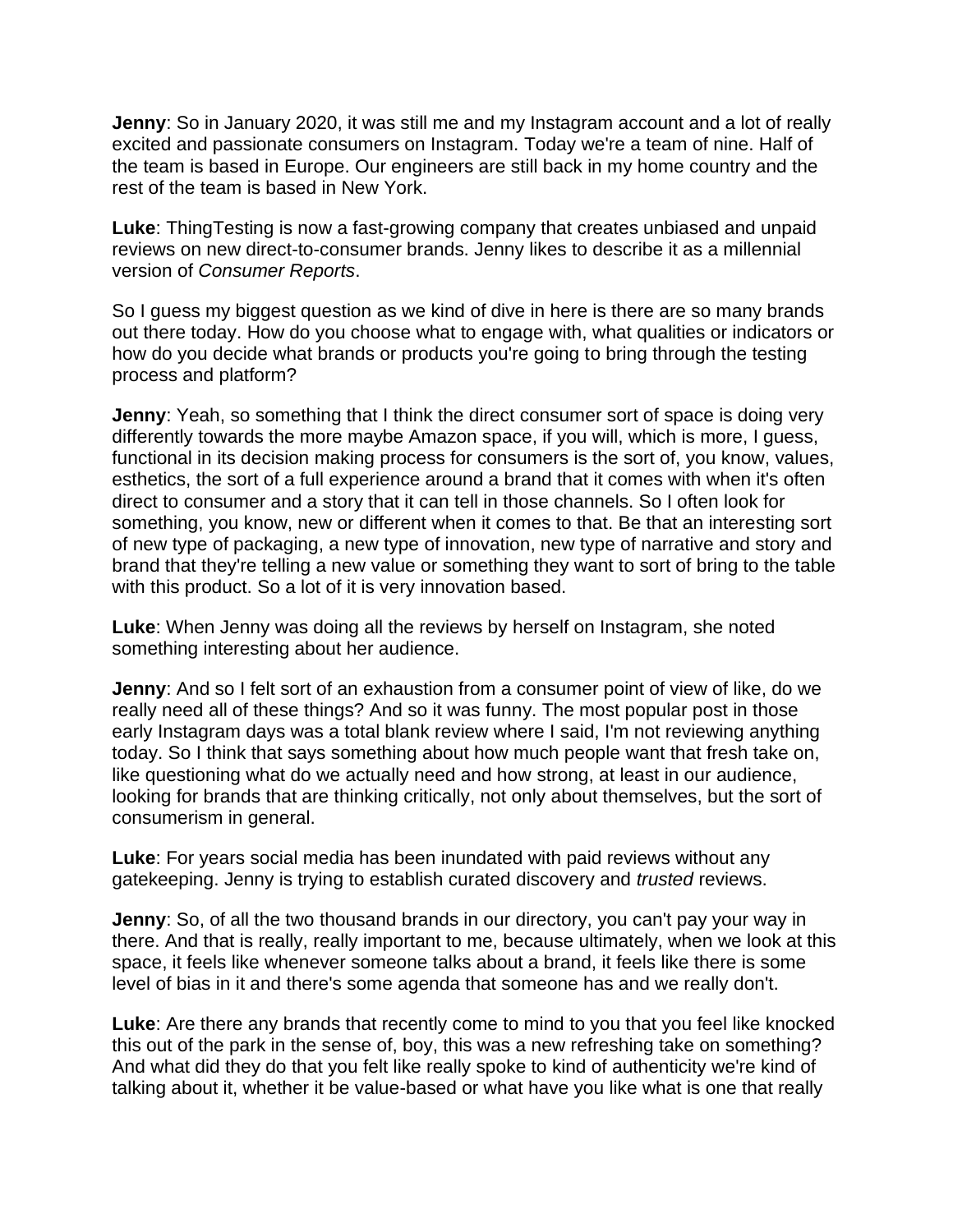comes to mind that you're like, wow, they get the modern consumer. And that is a refreshing product that truly is different.

**Jenny**: Many just recently, I think nonalcoholic beverages are doing incredibly well right now in the younger generations, and there's Ghia which is a nonalcoholic aperitif. Oh, another one that comes to mind is nogs, it's vegan chicken nugget company that has just done an incredible job in that tone of voice and branding. Every time I see an ad from them, it's almost like a piece of entertainment that I just enjoy seeing. Been fantastic. And in general, I think the whole meat free vegan sort of space has a lot of upswing, receding of lab grown stuff come out right now.

**Luke**: And ThingTesting thinks of their reviews for products like these as a feedback loop, not a place where people can only complain about or praise a brand.

**Jenny**: And so we've framed a lot of our reviews around giving feedback to the brands, which is a lot about what we've seen so far coming through the reviews is I wish you would, um, you know, ship to this country. I wish you would make this in another color. And so it's a very sort of exciting take and actually useful to take to the brands. And what we're hoping and believe are already seeing on the platform is that the brands who are open to that feedback, who are open to being transparent brands and know that everyone will have an opinion... And the most transparent brands will enjoy being part of that conversation with consumers.

## [Scene Change]

**Andrea**: I think there's a new requirement for authenticity and 'give me more than just a brownie for my dollar.' Right? I want to feel like I'm participating in a bigger story than just I was hungry and I bought a brownie.

**Luke**: This is my colleague in California, Andrea Auerbach again. As she said at the beginning, this type of investing can be tough -- unless you have the right partners.

**Andrea**: When we look at the types of returns or the fan of outcomes of different types of sector investments, consumer actually has quite a volatile pattern compared to, say, a widget, industrial widget, manufacturing kinds of businesses. Right. And why is that? Because sometimes a consumer facing business captures the entire zeitgeist of where we are right now buying this stuff. And it just takes off. And suddenly, from an investment perspective, you are part of a trend that you saw early and then everybody else saw it after you saw it.

It is really feeling like you saw that opportunity and identified it ahead of everyone, and that's kind of exciting. But you have to as an investor, you have to be willing to accept that volatility because it is riskier than investing in certain other sectors. I think it makes it exciting.

**Luke**: And if you are a parent out there, you might have a front row seat to what the future may look like...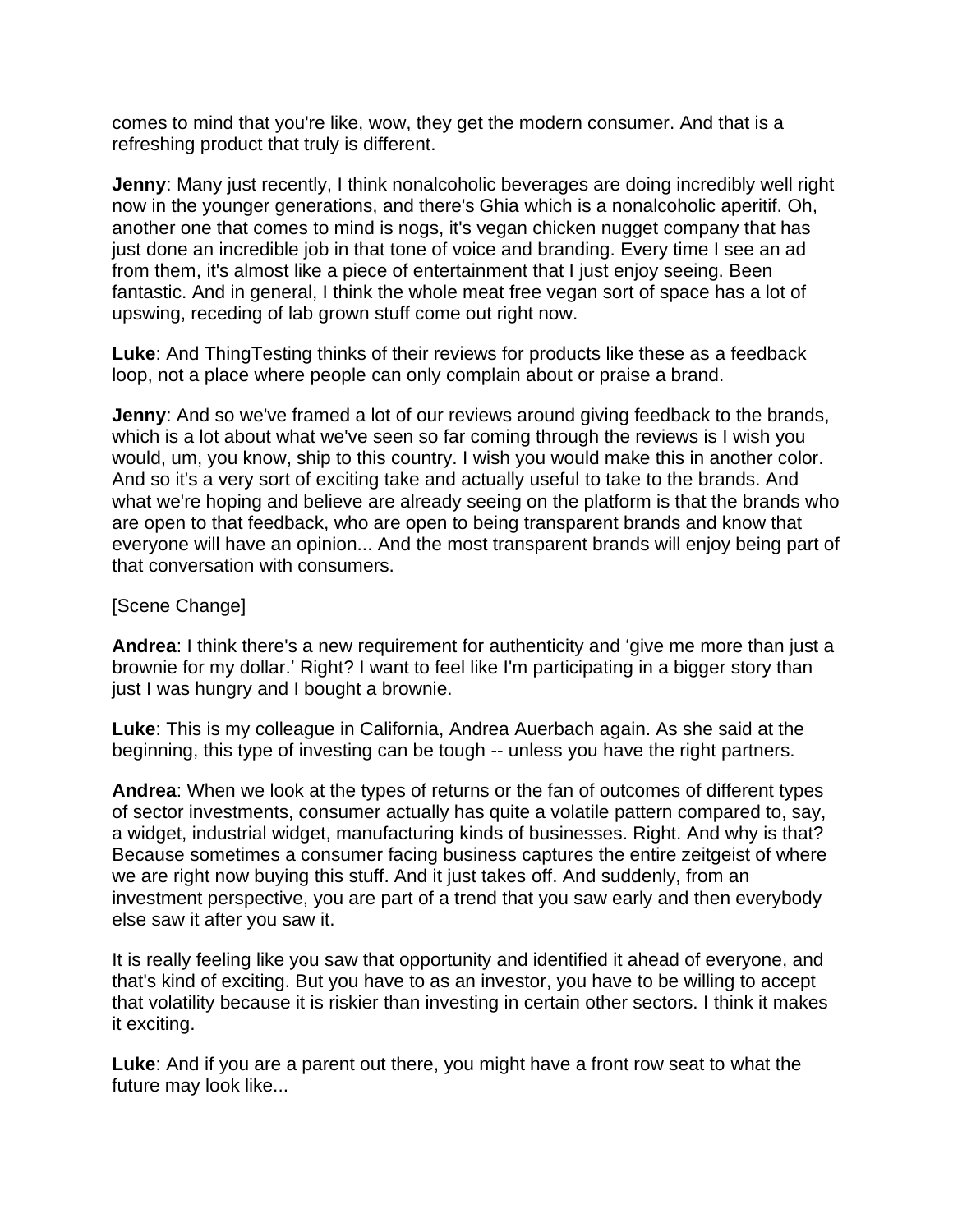And are there any Gen-zers living under your roof, and have you noticed that this is something that they're thinking about already?

**Andrea**: I do happen to have a few Gen-Zers and as GenZ are being raised by Gen Xers is quite a combination. I'm quite worried for our nation's future. Given what at least the two I know are getting up to these days.... But what I've observed with GenZ at the moment is that they do tend to pick up something intensely, focus on it for some shorter period of time, like a gadflies life, and then they kind of move on to the next thing. But they definitely do develop opinions. They definitely are getting more and more origin stories around certain products, certain histories, and they're embedding that into their mindsets….So it's going to be interesting to see what happens with that generation.

**Luke**: And like every generation, building brand loyalty with new consumers -- each with a new set of values -- is where the investment opportunity lies. Maybe we're not so different from our parents after all.

## [CREDITS]

**Luke**: If you want to learn more about investing in consumer brands, please visit our website: www.cambridgeassociates.com/unseenupside or check out the show notes. Stay tuned for more upcoming episodes of Unseen Upside. If you like what you are hearing, leave us a review and tell your friends and colleagues.

I'm Luke Charest. At Cambridge Associates, our podcast team is led by myself and Hillary Ribaudo.

From PRX Productions, Producer and writer Genevieve Sponsler; associate producer Se'era Spragley-Ricks; Sound design and post-production engineering by Samantha Gattsek. The Project manager is Ian Fox. The executive producer of PRX Productions is Jocelyn Gonzales.

Before you go, one of my colleagues has an important message about the contents of this podcast.

## [DISCLOSURE]

*This podcast should not be copied, distributed, published or reproduced, in whole or in part. The information contained in this podcast does not constitute a recommendation from any Cambridge Associates entity to the listener. The terms "CA" or "Cambridge Associates" may refer to any one or more Cambridge Associates entities. Neither Cambridge Associates nor any of its affiliates makes any representation or warranty as to the accuracy or completeness of the statements or any information contained in this podcast. The views expressed in this podcast are not necessarily those of Cambridge Associates, and Cambridge Associates is not providing any financial, economic, legal, accounting or tax advice or recommendations in this podcast. The receipt of this podcast by any listener is not to be taken as constituting the giving of investment advice by*